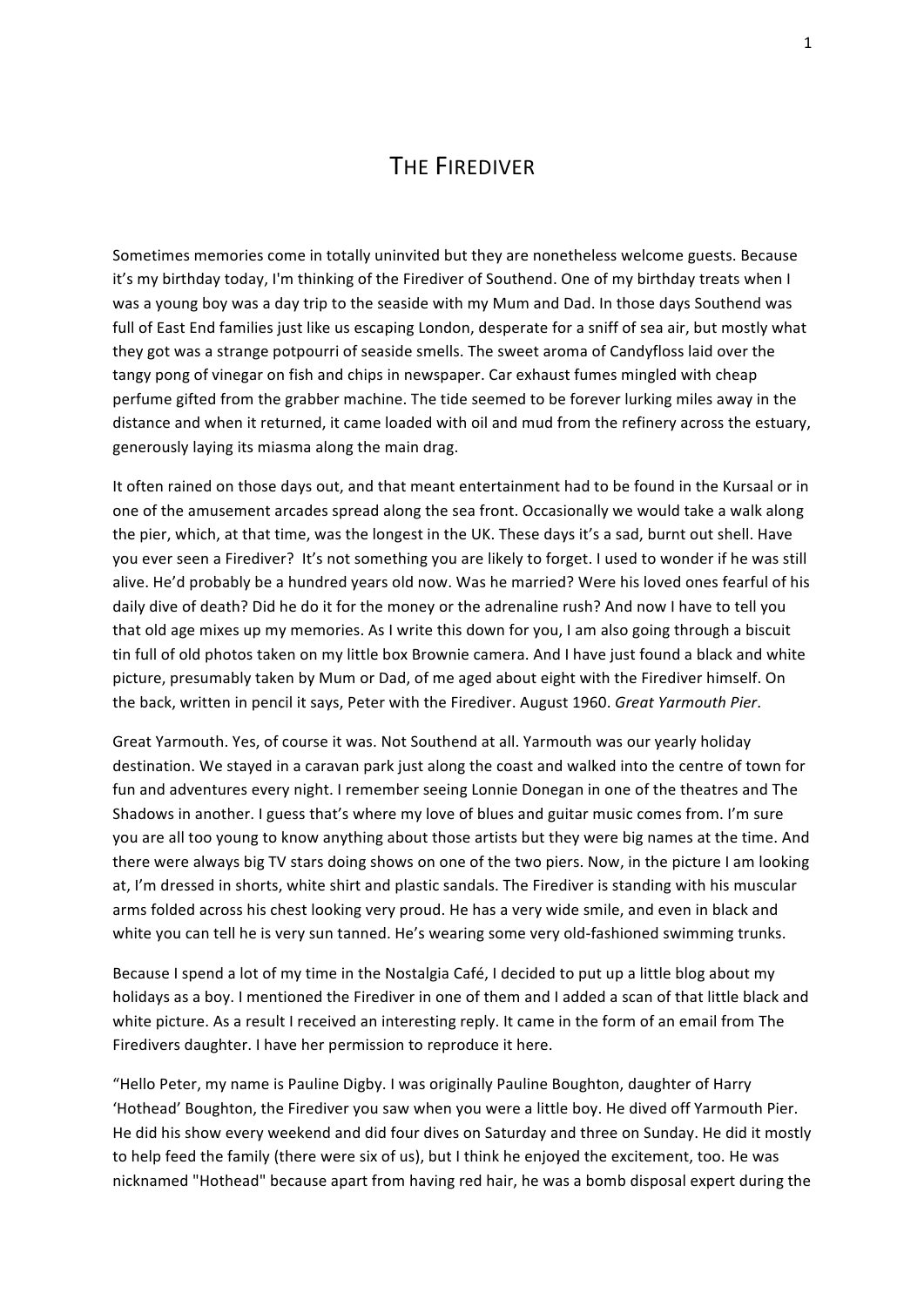war and once got all his hair burned off when he was demonstrating bomb disposal techniques for other soldiers and it went wrong. Because you have shown an interest in him I'd like to share something with you that I've never told anyone before. It feels like this might be the time to tell his strange story.

On July 8th 1962 Dad went out to do his "other job" as he called it (he was actually a postman). That day I went with him. I was 15 at the time and probably a bit bored at home. He did his first three dives OK. His last dive was always at five pm and the one that made the most money. I remember he was very pleased about the amount of cash he'd got in his cap from the crowd so far that day. If I was with him, he'd give me the money to look after and that made me feel very grown up and responsible. The act consisted of him doing two dives. The first was a normal dive off the pier and it was always the left side as you looked towards the shore because he said the water was very deep there. That first dive was a way of getting the crowd worked up for the next one. When he got out of the water he'd make a little joke about how he got his nickname. In those days anyone who fought in the war was regarded as a national hero and that meant more money in the cap. Then he would take a can of petrol and pour the contents onto the water below the small platform he dived from. No health and safety rules in those days. Then he would throw in a lighted stick that would set fire to the petrol and create a blanket of flame on the surface of the water below. Next, he would stand on the rail at the edge of the pier with his arms outstretched, ready to do the daring deed before he finally dived into the fire, staying under water as long as he could to create tension before appearing yards away from the flames to the applause of the crowd. I loved watching him dive. As he arced from the pier into the sea I often thought how his life had been as a young man and I was proud of being the daughter of the famous Firediver. Once he had surfaced he would come up the ladder and collect his money. Sometimes, if he could hold his breath long enough he would swim under the pier and come up on the ladder attached to the other side of the walkway. He'd sneak up behind one of the onlookers and tap them on the shoulder. It always got a big round of applause and more money.

On the day I'm thinking of, he did his usual routine. Basic dive first and Firedive second. But this time it was different. He went through the flames just like normal but he seemed to be leaving it a really long time before he surfaced. I started to get a bit frightened but thought it was part of the show, so I went to the other side and looked for his red hair in the darkness below. Unfortunately, Dad didn't come up from under the water that day. As you can imagine I was screaming and everything. Two men jumped in and swam around and dived under but he wasn't there. I think I passed out. When I came round there were police and an ambulance on the pier and the area was cordoned off. There was a police diver in the water looking for Dad. Mum eventually came and took me home. Obviously we were all in shock and crying and everything. I'm crying as I write this because that memory is so strong. We had to go to the police station to give details about what had happened. We decided to walk home and got to our house about 9.15pm. When we walked into our living room, Dad was sitting in his favourite armchair staring straight ahead. His red hair had turned completely white. He wasn't wearing a shirt and there were what looked like scratch marks all over his chest and back. He was gripping some kind of necklace thing made out of small seashells. Of course we were all over him, crying and everything. Giving him and each other big hugs. But he just kept staring ahead a saying "She wouldn't let me go. She's a beauty, that's for sure. Red hair just like mine. But I couldn't stay. Not with the family and all. Red hair. She's a beauty. She took my wedding ring." Then we saw that the ring was gone. He just kept saying the same thing over and over, even when the police turned up. When they went Mum tried to get some answers but he was in a kind of trance and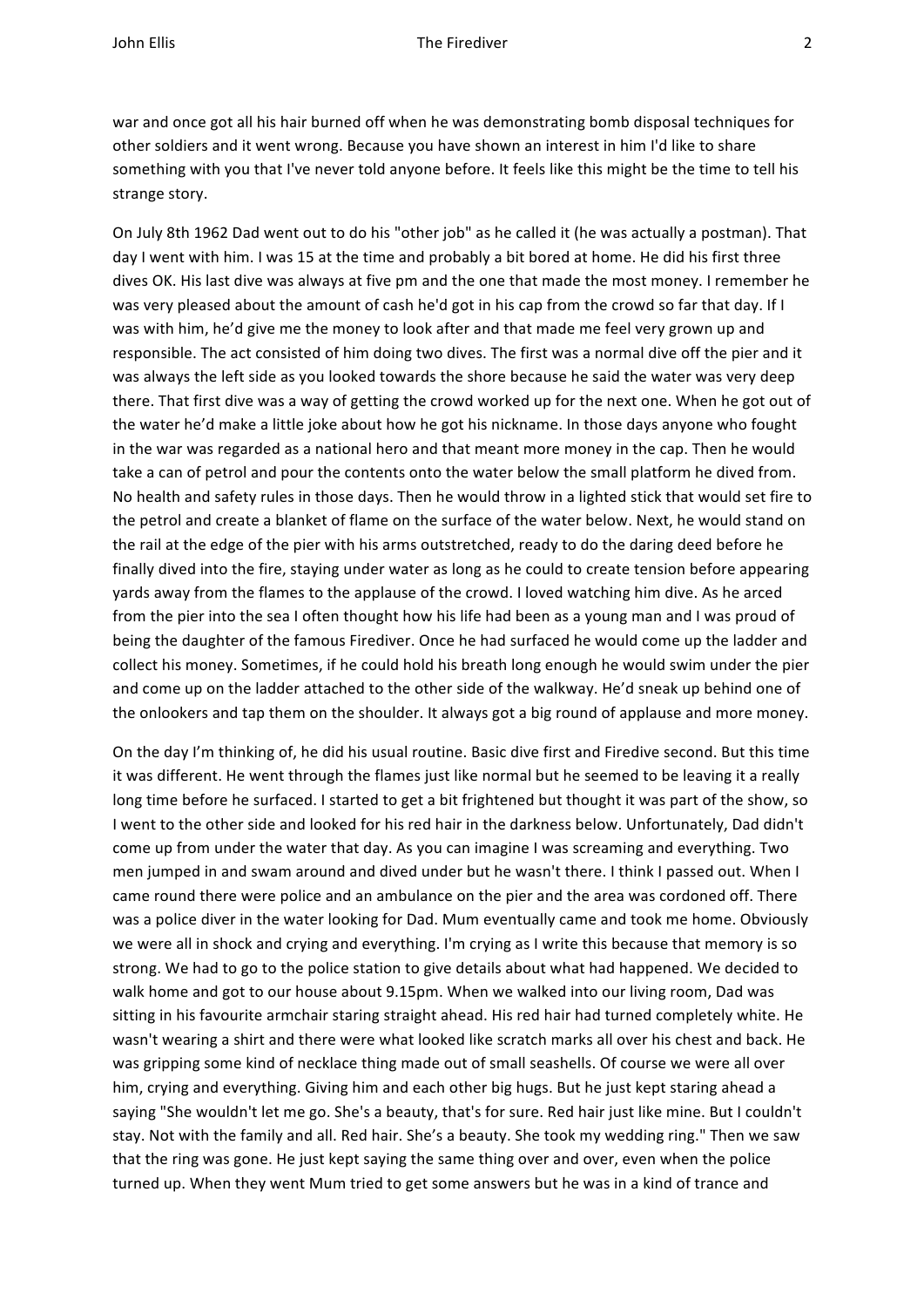eventually he just fell asleep in the arm chair in the living room. So we covered him up and all went to bed except Mum who stayed with him all night. While he was asleep she tried to take the necklace thing but even though he was asleep he just wouldn't let go of it. So she settled down for the night and eventually drifted off.

The next morning when he woke up he couldn't understand why he was in the living room and Mum was sleeping next to him. When she started to ask him what had happened it was clear he couldn't remember anything after diving into the water. He was as amazed and confused as we were by the whole story. And then Mum saw that the necklace had gone and the wedding ring was back on his finger. The carpet around the armchair was soaking wet, too. He never ever remembered what had happened to him that day and later he started to get angry if we tried to talk about it, but he carried on with the shows for a couple of years until he just lost interest. So for a long time now I've put it out of my mind. But now you know and I'm glad I've told someone who might understand. You can share this story if you'd like to. My Dad was a lovely, family man and he wasn't mad. I just think something very strange happened to him that we will never understand.

## Yours, Pauline Digby."

We went back to Yarmouth often while I was still a kid. But the Firediver wasn't to be seen. Maybe the health and safety people finally shut him down. Instead, on the same part of the pier, an escape artist entertained the crowd by releasing himself from locks and chains put on him by members of the public. He said he was the man who banged the gong at the start of all of those old fashioned Rank Movies that were made in the UK. He bent iron bars with his hands and banged nails into wood with his bare fists. I went back to Great Yarmouth again last month. I was doing some research on British folk customs up along the coast. I walked to the sea front from my little B&B by the racecourse. It's changed quite a lot since I was a boy. There were so many people speaking languages I didn't understand and I felt like the world I'd been brought up in had disappeared. Maybe it's the same for all generations. And now the sea front is full of people painted silver pretending to be standing in mid air. Rather dull compared to the show 'Hothead' put on. I mean just standing there doesn't require much courage, does it? I think I'm going to get my son to do a good scan from the picture of the Firediver and make a big print to frame. And then I'll have a lovely story for his kids. Who knows, I might even take them to Yarmouth for their holidays. Or even a day trip to Southend.